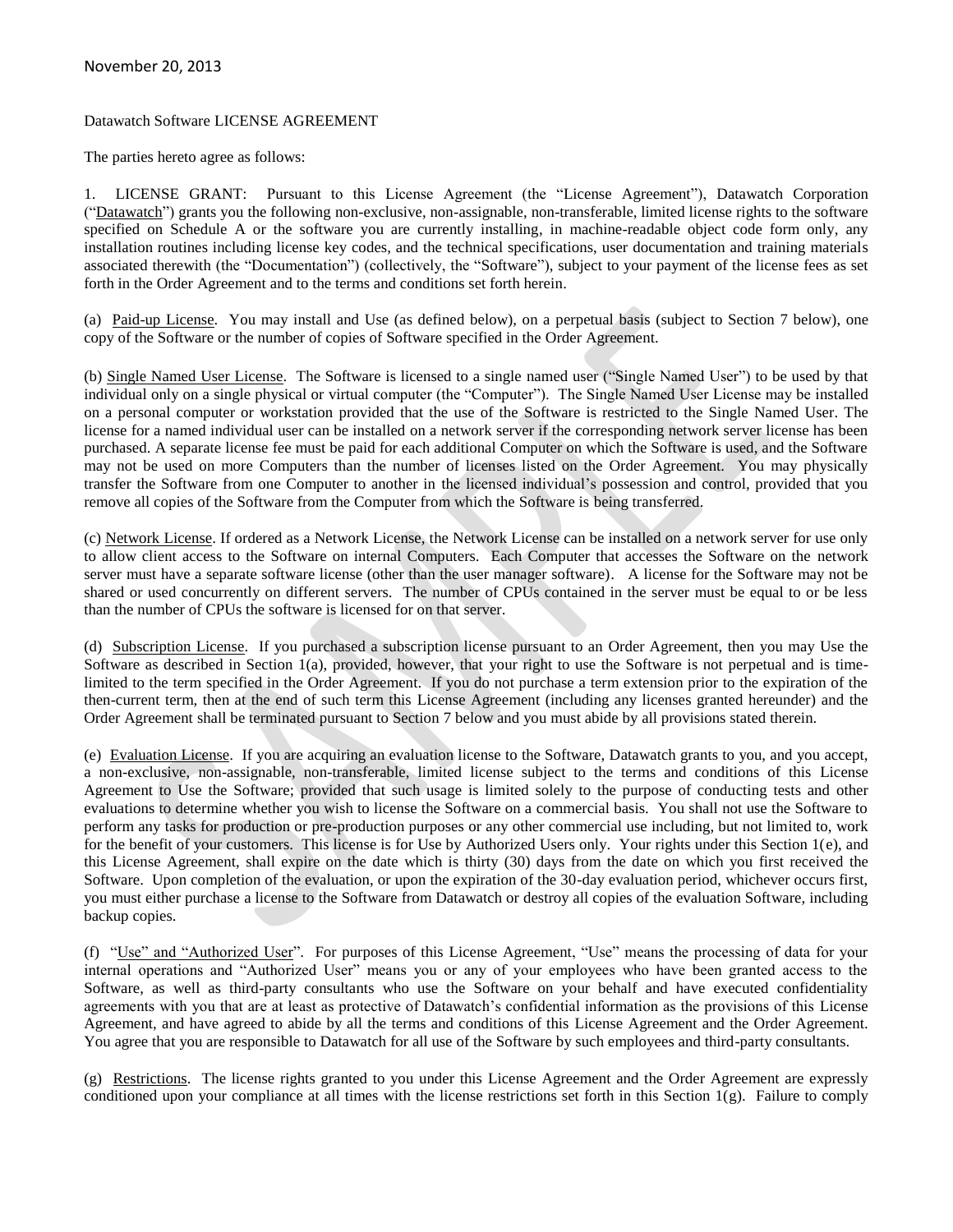## November 20, 2013

with such restrictions shall be grounds for Datawatch to terminate this License Agreement and the Order Agreement and your license rights hereunder immediately and without notice. You shall not:

(i) Use, print, display, publish, disclose, transmit, record, encumber by way of security interest or otherwise pledge or transfer, assign, distribute or make available the Software, except as expressly authorized herein. Any attempted transfer, assignment, encumbrance or pledge in violation of this License Agreement shall be void.

(ii) Make any copies of all or any part of the Software except for the number of installations of the Software equal to the number of licenses purchased pursuant to the Order Agreement, and up to one archival and backup copy of the Software.

(iii) Modify, translate, adapt, reverse engineer, decompile, disassemble, incorporate the Software, in whole or in part, in any other product, or create derivative works based on the Software. If, notwithstanding the foregoing restrictions, you make any modifications, enhancements or derivative works to the Software, you hereby assign to Datawatch all rights, title, and interest in and to such modifications, enhancements, and/or derivative works.

(iv) Use the Software to provide, or attempt to provide, any facility management, time sharing, service bureau, application hosting, application service provider (ASP), third party consulting service or other similar services, or to provide access to data to customers or other third parties.

(v) Rent, lease, sell, license or sublicense the Software to a third party or operate the software for the benefit of a third party, including in the provision of consulting services for third party clients. Any attempted rental, lease, sale, license or sublicense in violation of this License Agreement shall be void.

(vi) Remove any copyright, patent, trademark, proprietary rights, disclaimer or warning notice included on or embedded in any part of the Software or any copy of the Software.

(vii) Install, or otherwise use, software or hardware that is capable of reducing the number of users directly accessing or using the Software (sometimes called "multiplexing" or "pooling" software or hardware) unless you purchase a multiplexer license from Datawatch, in addition to the number of required Single Named User Licenses.

(viii) Export the Software for the purposes of directly populating or loading any database or database management system for other than personal use.

(ix) Use the Software as part of any automated process developed using scripting, APIs or other programmatic methods.

- (x) Use any software to read the Software output.
- (xi) Permit others (including Authorized Users) to do any of the foregoing.

(h) Audit. You agree to allow Datawatch or its agent to inspect or conduct an independent audit from time to time on your use of the Software to verify your compliance with this License Agreement and the Order Agreement. In the event that any audit reveals an underpayment by you of more than five percent (5%) of the amounts due Datawatch in the period being audited, or that you have breached any term of this License Agreement or Order Agreement, then, in addition to any other remedies Datawatch may have, you will promptly pay to Datawatch any underpayments and the cost of the audit.

(i) Third Party Licenses. The Software distributed by Datawatch may include certain "Third-Party Software" which Datawatch and its wholly owned subsidiaries license from third parties. You may review any such Third Party Software licenses at the URL indicated in the Order Agreement and, by using the Software, you agree to be bound by their terms and conditions, in addition to those in this License Agreement.

2. MAINTENANCE: If you have purchased a maintenance contract on the Order Agreement, Datawatch will provide you with the following services ("Maintenance"): (1) telephone or email support from Monday through Friday during Datawatch's normal business hours, except public holidays; (2) supply of maintenance releases of the Software as described below; and (3) notification of product problems and solutions. Maintenance is available for the current Software version and the prior version. Provided that your Maintenance is not lapsed, Datawatch agrees to provide you, free of charge, with such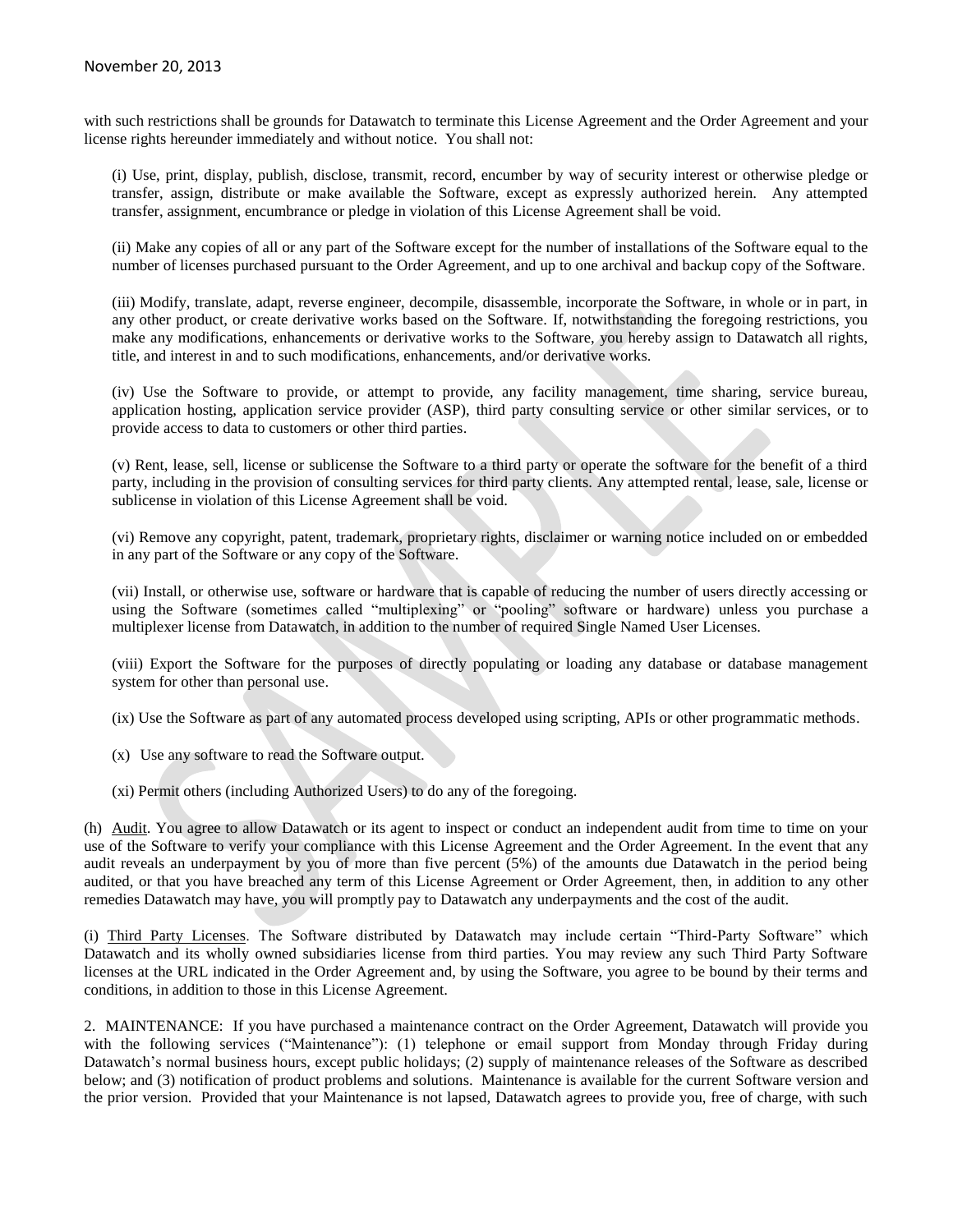maintenance releases, bug fixes, corrections, enhancements, updates and new releases to the Software (other than those independently priced and licensed) as Datawatch may release (collectively "Updates"). All Updates and upgrades shall be considered part of the Software for purposes of the License Agreement and shall be governed by all the same terms and conditions of this License Agreement and the Order Agreement as are applicable to the Software. To reinstate lapsed Maintenance, you must pay Maintenance fees for the full lapsed period plus the annual period going forward from the renewal date (at the maintenance price current at the time of the reinstatement), in addition to a reinstatement fee. Maintenance that lapses for more than six (6) months is not eligible for reinstatement.

3. OWNERSHIP: You acknowledge and agree that Datawatch and its suppliers maintain exclusive ownership of all right, title and interest in and to the Software, in all forms and all copies thereof including, without limitation, any and all worldwide copyrights, patents, trade secrets, trademarks, and proprietary and confidential information rights associated with the Software. You agree to reproduce and include the copyright notices on any copies of the Software which you are permitted to make. The Software is protected by US copyright laws and international copyright treaties, as well as other intellectual property laws and treaties. This is a license, not a sale of the Software or any copy of it, nor is it a waiver of any intellectual property rights of Datawatch. You acknowledge and agree that nothing in this License Agreement or the Order Agreement gives you any right, title or interest in or to the Software except for the limited express rights granted pursuant to Section 1 of this License Agreement. All rights not expressly granted herein shall be reserved to Datawatch. No implied licenses are granted hereunder.

4. DELIVERY: Datawatch shall deliver the Software set forth on the Order Agreement via electronic delivery to the address set forth on this Order Agreement, or, if electronic delivery is somehow not practicable in Datawatch's judgment, then FOB shipping point. Unless otherwise agreed by the parties, the Software will be delivered on media containing, together, one copy of the Software and one copy of such user manuals and other printed material which may be included with the Software. You assume all risk of loss, damage or destruction of the Software after receipt of the Software.

5. PAYMENT: License and Maintenance Fees are billed according to the schedule outlined in the Order Agreement. Invoices shall be paid by you within thirty (30) days of receipt. Any late payments to Datawatch will accrue interest at the lesser of (i) eighteen percent (18%) per annum and (ii) the maximum interest allowable by law. You must notify Datawatch in writing within thirty (30) days of receipt of invoice of any disputed amounts and must pay all undisputed amounts in full when due. You shall be responsible for all reasonable costs incurred by Datawatch in connection with collecting amounts past due, including without limitation, attorney and collection fees. All fees and expenses are exclusive of any national, state, municipal, or other governmental excise, sales, value-added and occupational taxes and other fees and levies, all of which you shall be responsible for and will pay in full, other than taxes based on Datawatch's net income.

6. CONFIDENTIALITY: You acknowledge and agree that the Software is confidential information of Datawatch and that it constitutes valuable proprietary information and trade secrets of Datawatch. Accordingly, you agree to use the Software only in accordance with the terms and conditions of this License Agreement and to implement commercially reasonable procedures to prevent other persons from obtaining access to or use of the Software without your knowledge and Datawatch's prior express written permission.

## 7. TERMINATION:

(a) Termination by You. You may terminate this License Agreement and related licenses at any time by destroying the Software, together with all copies in any form, and providing Datawatch with written notice of termination and certifying such destruction. In the event of any such termination, you agree that any pre-paid fees are non-refundable. If the Order Agreement provides for ongoing payments during a specified term, and you terminate prior to the end of such term, you agree to pay the full amount that would have become due during such term, and such payment shall be due in full upon termination.

(b) Termination by Datawatch. Without prejudice to any other rights, Datawatch may terminate this License Agreement and the Order Agreement immediately upon written notice to you if you fail to comply with any of the terms and conditions of this License Agreement (including without limitation any violation of the restrictions set forth in Section  $1(g)$  or the failure to pay any amounts owed by you to Datawatch pursuant to this License Agreement or the Order Agreement), or in the event that you cease business operations, make a general assignment for the benefit of creditors, are adjudged bankrupt, or become insolvent.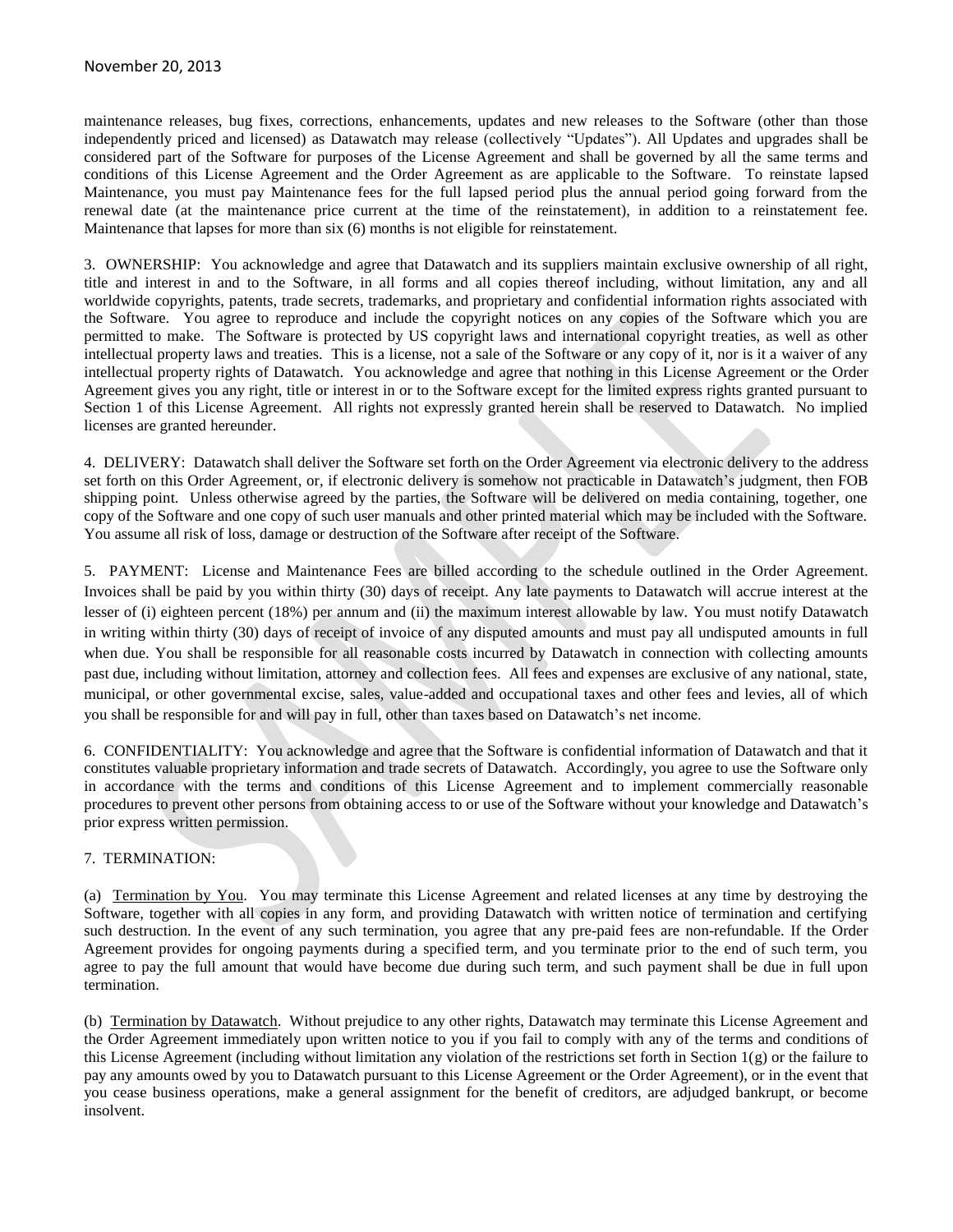(c) Effect of Termination or Expiration. Upon termination of this License Agreement for whatever reason, or upon expiration of any term-limited licenses granted to you, all Order Agreements regarding your use of the Software, and all licenses granted hereunder and thereunder, shall be immediately terminated. Within 15 days following the effective date of such termination or expiration, you must return to Datawatch or destroy all copies of the Software and all of its component parts and delete or otherwise remove the Software from any computer hardware on which it was installed, and promptly certify in writing to Datawatch that the same have been returned or destroyed. Termination of this License Agreement or the Order Agreement shall not relieve either party of any payment or other obligation under this License Agreement or the Order Agreement which was to have been performed by such party prior to termination. Sections  $1(g)$ ,  $1(h)$ ,  $3$ ,  $5$ ,  $6$ ,  $7(c)$ ,  $8(b)$ ,  $8(c)$ and 10-18 of this License Agreement shall survive the termination or expiration of this License Agreement.

#### 8. LIMITED WARRANTY AND LIMITATION OF LIABILITY:

(a) Datawatch warrants solely that, for a period of thirty (30) days from the date of your receipt of the Software, (i) the Software will function substantially in accordance with published specifications on the date of delivery to you provided that you use the Software in accordance with this License Agreement, the Documentation provided, and as otherwise directed by Datawatch; and (ii) the media on which the Software is distributed are free from defects in materials and in workmanship. This warranty does not apply if: (1) the Software has been altered or modified, (2) the Software has not been installed, operated, repaired or maintained in accordance with the Documentation, (3) the Software has been subjected to abnormal physical or electrical stress, misuse, negligence or accident, (4) the version of the Software used does not include all Updates available from Datawatch, or (5) the defect or error was caused by third-party hardware or software malfunctions or failure or by acts or omissions caused by persons other than Datawatch. Provided that you give notice of return to Datawatch within such 30-day period and that you return the Software with a copy of your receipt no later than ten days after the expiration of such 30-day period, a copy of this License Agreement and the Order Agreement and a written statement specifying in reasonable detail the nature of the claimed non-conformance or defect then, as your exclusive remedy, and as Datawatch's entire liability, whether in contract, tort or otherwise, for non-conformity with the foregoing limited warranty, Datawatch will, at its discretion, do one of the following: (a) use reasonable commercial efforts to correct the non-conformance or defect of the Software; (b) replace the Software at no additional charge; or (c) refund the license fee and terminate your license to Use the Software. Datawatch does not warrant that the Software will meet your requirements or that the operation of the Software, or any Third Party Software, will be uninterrupted or error free. No oral or written information given by Datawatch, its agents, or employees shall create a warranty. The limited warranty provided in this Section 8(a) gives you specific legal rights and you may also have other rights which vary from jurisdiction to jurisdiction.

(b) EXCEPT AS EXPRESSLY SET FORTH IN SECTION 8(a) ABOVE, DATAWATCH DISCLAIMS ALL OTHER WARRANTIES, EXPRESSED OR IMPLIED, INCLUDING BUT NOT LIMITED TO THE IMPLIED WARRANTIES OF TITLE, NONINFRINGEMENT, MERCHANTABILITY AND FITNESS FOR A PARTICULAR PURPOSE (REGARDLESS OF ANY KNOWLEDGE OF YOUR PARTICULAR NEEDS) AND THOSE ARISING BY STATUTE OR OTHERWISE IN LAW OR FROM A COURSE OF DEALING OR USAGE OF TRADE. IF IMPLIED WARRANTIES MAY NOT BE DISCLAIMED BY APPLICABLE LAW, THEN ANY IMPLIED WARRANTIES ARE LIMITED IN DURATION TO 30 DAYS AFTER RECEIPT OF THE SOFTWARE. SOME JURISDICTIONS DO NOT ALLOW LIMITATIONS ON HOW LONG AN IMPLIED WARRANTY LASTS SO THE ABOVE LIMITATION MAY NOT APPLY. You assume full responsibility for the selection of the Software to achieve your intended results and for the installation, use, and results obtained from the Software, including but not limited to providing a suitable system for installation, providing the appropriate environment for operating the Software and loading your data. Due to the inherent complexity of computer software, you are advised to verify your work.

(c) DATAWATCH'S CUMULATIVE LIABILITY IN CONTRACT, TORT OR OTHERWISE ARISING OUT OF OR IN CONNECTION WITH THE SOFTWARE, OR DATAWATCH'S AGREEMENT WITH YOU, SHALL NOT EXCEED THE LICENSE FEES PAID BY YOU FOR THE SOFTWARE IN THE PRECEDING TWELVE MONTHS. IN NO EVENT SHALL DATAWATCH OR ITS DEVELOPERS, DIRECTORS, OFFICERS, EMPLOYEES, AFFILIATES OR SUPPLIERS BE LIABLE FOR SPECIAL, INDIRECT, EXEMPLARY, INCIDENTAL, PUNITIVE OR CONSEQUENTIAL DAMAGES (INCLUDING ANY DAMAGES RESULTING FROM LOSS OF USE, LOSS OF DATA, LOSS OF PROFITS, LOSS OF SAVINGS, LOSS OF BUSINESS OR OTHER ECONOMIC LOSS). THE FOREGOING LIMITATION SHALL APPLY REGARDLESS OF THE CAUSE OF ACTION UNDER WHICH DAMAGES ARE SOUGHT AND EVEN IF DATAWATCH OR A REPRESENTATIVE OF DATAWATCH HAS BEEN ADVISED OF THE POSSIBILITY OF SUCH DAMAGES.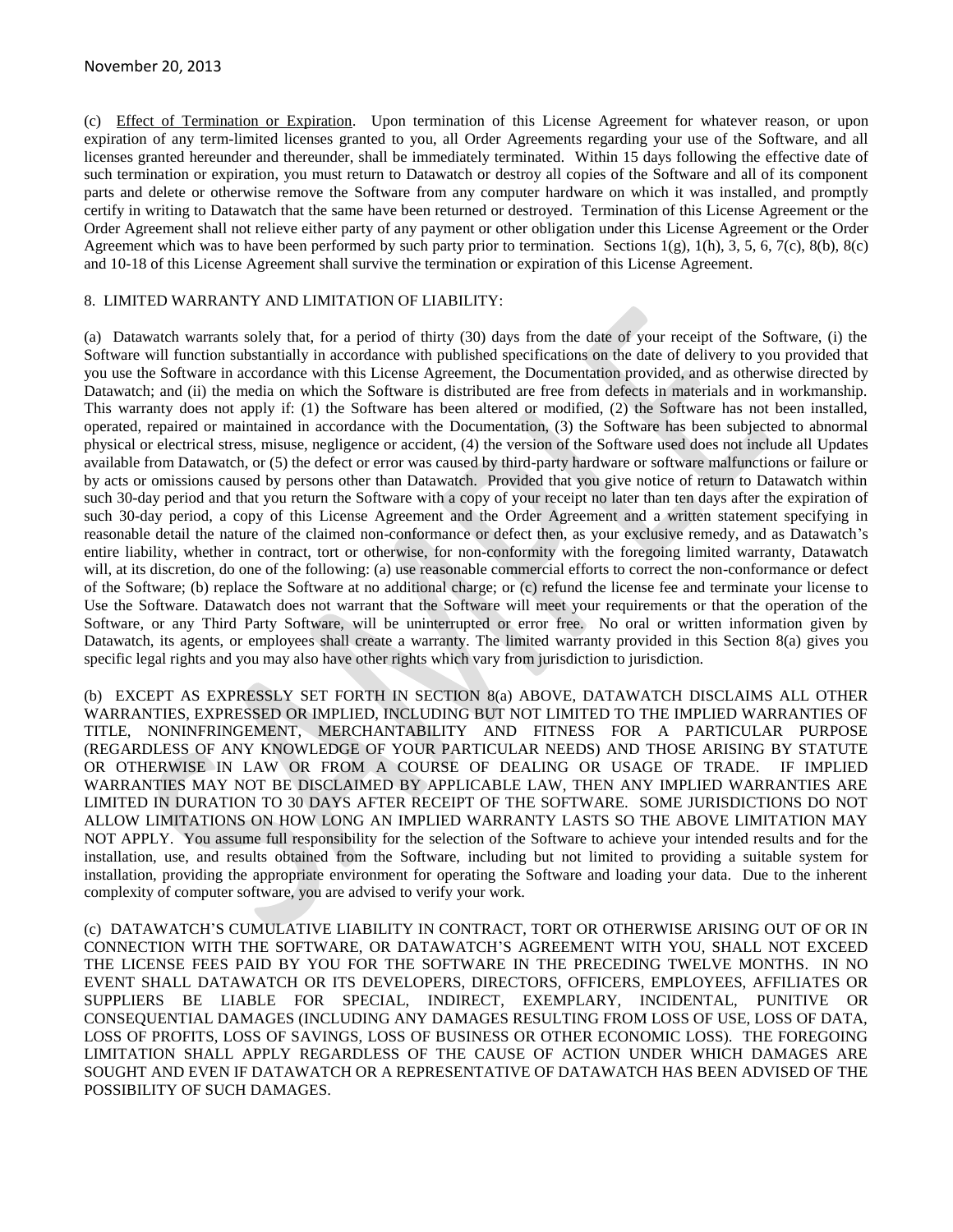## IF APPLICABLE LAW RESTRICTS THE EXCLUSION OR LIMITATION OF CERTAIN TYPES OF DAMAGES, THEN THE FOREGOING PROVISIONS SHALL BE DEEMED TO EXCLUDE AND LIMIT DATAWATCH'S LIABILITY FOR ANY SUCH DAMAGES TO THE MAXIMUM EXTENT PERMITTED BY LAW.

You acknowledge that Datawatch has established the license fee for the Software based on the limitations contained in this Section 8 and you have agreed to the license fee paid based in part upon your agreement with and acceptance of the terms of this Section 8.

## 9. INDEMNIFICATION:

(a) Indemnity. Datawatch shall indemnify, defend and hold harmless you and your directors, officers, agents, Authorized Users, and employees (collectively, the "Indemnified Parties") against all losses, damages, liabilities, costs, and expenses (including but not limited to attorneys' fees) resulting from any action, suit, claim, demand, or proceeding that the Software or Use thereof infringes or misappropriates any United States patent, copyright or trademark of any third party. The foregoing shall not apply unless the Indemnified Parties (i) inform Datawatch as soon as practicable of the suit or action alleging such infringement, (ii) allow Datawatch to control the defense of such suit or action and any related negotiations or settlement, and (iii) cooperate with Datawatch in such defense or settlement.

(b) Limitations. If the Software is held to infringe or is believed by Datawatch to possibly infringe, Datawatch shall have the option, at its expense, to (i) modify the Software to be non-infringing; or (ii) obtain for you a license to continue using the Software. If Datawatch determines it is not commercially reasonable to perform either of the above options, then Datawatch may at its option elect to terminate the license for the Software and refund the fees paid to Datawatch by you for the Software on a five year amortization schedule from the date of the Order Agreement. THIS SECTION STATES YOUR SOLE AND EXCLUSIVE REMEDY FOR INFRINGEMENT OR CLAIMS ALLEGING INFRINGEMENT. Notwithstanding any other provision of this License Agreement, Datawatch assumes no liability, and shall have no liability, for any claims or allegations of infringement with respect to the Software, or any software in or with which the Software may be used, based on: (1) an Indemnified Party's use of the Software after Datawatch's notice to cease use of the Software due to a claim or allegation of infringement; (2) any modification of the Software by an Indemnified Party or pursuant to your provided specifications; (3) an Indemnified Party's combination of Software with non-Datawatch Software, data, hardware, or other materials, if such infringement claim would have been avoided by the exclusive use of the Software alone; 4) Use of the Software that does not include all Updates available from Datawatch if such Update is necessary to avoid infringement; (5) any trademark or trade name infringement involving any marking or branding of an Indemnified Party; or (6) use of any Software licensed pursuant to Section 1(e) of this License Agreement.

10. GOVERNING LAW AND JURISDICTION: This License Agreement and the Order Agreement shall be governed, interpreted, and enforced by the laws of the Commonwealth of Massachusetts, excluding Massachusetts' choice of law principles, and all claims relating to or arising out of this License Agreement, or the breach thereof, whether sounding in contract, tort or otherwise, shall likewise be governed by the laws of the Commonwealth of Massachusetts, excluding Massachusetts' choice of law principles. Any legal action brought involving this License Agreement or the Order Agreement shall be brought only in the courts of the Commonwealth of Massachusetts, in the County of Middlesex, or in the federal courts located therein. Both parties to this License Agreement submit to venue and jurisdiction in these courts. In the event that an action or claim arises outside of the exclusive jurisdiction specified herein which names Datawatch as a party, Datawatch and you specifically agree to initiate, consent to and/or cooperate with any and all efforts to remove the matter to the exclusive jurisdiction named herein, or otherwise take any and all reasonable actions to achieve the objectives of this provision. The parties hereby exclude the United Nations Convention on Contracts for the International Sale of Goods and the Uniform Computer Information Transactions Act from this License Agreement and the Order Agreement.

11. TRANSFER OF LICENSE: You may not transfer or assign this License Agreement or the Order Agreement, any licenses granted hereunder or all or a portion of the Software to any third party. Datawatch may freely assign this License Agreement and the Order Agreement in whole or in part.

12. ENTIRE AGREEMENT: This License Agreement and the Order Agreement, if applicable, together constitute the entire agreement and understanding of the parties and supersede all prior and contemporaneous agreements, understandings, negotiations and proposals, oral or written. This License Agreement and the Order Agreement may be amended or modified only by a subsequent agreement in writing signed by each of the parties and may not be modified by course of conduct or the terms of any purchase order or sales invoice. The waiver by either party of a breach of a term or condition of this License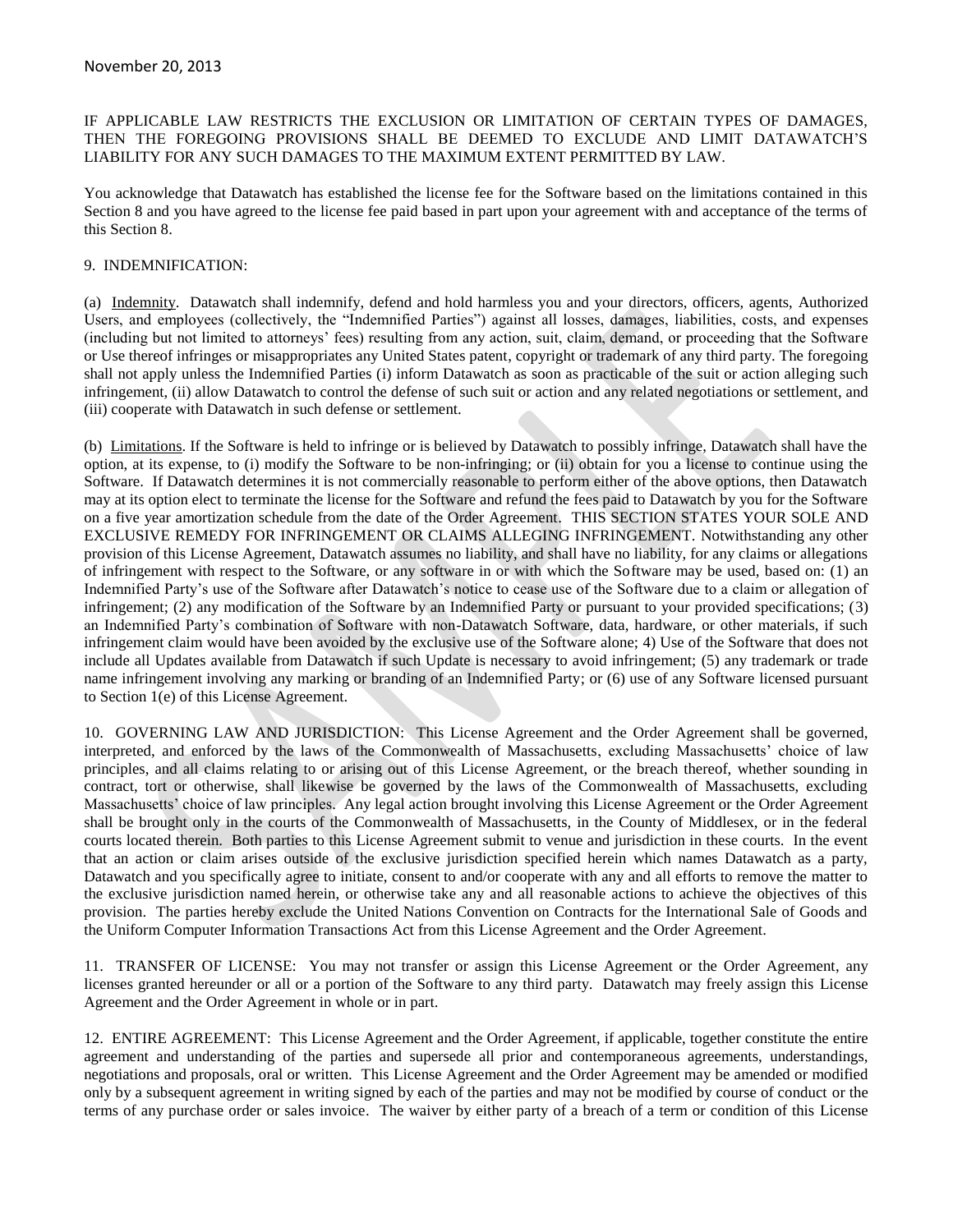Agreement or the Order Agreement must be in writing and will not be construed as a waiver of any subsequent breach of such term or condition or the waiver of the provision itself. A party's performance after the other party's breach shall not be construed as a waiver of that breach. In the event of any conflict between the terms of this License Agreement and those of the Order Agreement, the terms of the Order Agreement shall govern with respect to the subject matter of such conflicting terms.

13. SEVERABILITY: In the event any provision of this License Agreement or the Order Agreement is found to be invalid, illegal or unenforceable, the validity, legality and enforceability of any of the remaining provisions shall not in any way be affected or impaired thereby, and that provision shall be reformed, construed and enforced to the maximum extent permissible, provided that this License Agreement and the Order Agreement shall not then substantially deprive either party of the bargained-for performance of the other party. Any such invalidity, illegality or unenforceability in any jurisdiction shall not invalidate or render illegal or unenforceable such provision in any other jurisdiction.

14. U.S. GOVERNMENT RESTRICTED RIGHTS: The Software is a "commercial item" as that term is defined in 48 C.F.R. 2.101 (October 1995) consisting of "commercial computer software" and "commercial computer software documentation" as such terms are used in 48 C.F.R. 227.7202-1, 227.7202-3 and 227.7202-4 (June 1995). If you are the U.S. Government or any agency or department thereof, the Software is licensed hereunder (i) only as a commercial item, and (ii) with only those rights as are granted to all other end users pursuant to the terms and conditions of this License Agreement and the Order Agreement.

15. EXPORT LAWS: None of the Software or underlying information or technology may be downloaded or otherwise exported or re-exported (i) into (or to a national or resident of) any country to which the U.S. has embargoed goods; or (ii) to anyone on the U.S. Treasury Department's list of Specially Designated Nationals or the U.S. Commerce Department's Table of Denial Orders. By downloading or using the Software, you agree to the foregoing and represent and warrant that you are not located in, under the control of, or a national or resident of any such country or on any such list. In addition, you agree to comply with all relevant export laws and regulations of the United States and any local laws in your jurisdiction that may impact your right to import, export or use the Software, and represents that you have complied with any regulations or registration procedures required by applicable law to make this license enforceable.

16. REMEDIES: You acknowledge the uniqueness of the Software and agrees that a breach of this License Agreement by you could cause Datawatch irreparable harm for which money damages may not be adequate, and that Datawatch shall therefore be entitled to obtain, in addition to any other rights of recovery Datawatch may be entitled to pursue at law or in equity, timely injunctive relief to protect Datawatch's rights under this License Agreement without the necessity of posting a bond. Any such relief will be in addition to and not in lieu of any appropriate relief in the way of monetary damages as may be granted by a court of competent jurisdiction.

17. U.S. FOREIGN CORRUPT PRACTICES ACT; ANTI-BRIBERY AND CORRUPTION: The parties agree to comply with, and not to perform any act that would subject the other party to sanctions under the U.S. Foreign Corrupt Practices Act and/or all applicable international anti-bribery and corruption laws, regulations, and orders. In particular, the parties agree that in connection with, or in the performance of this License Agreement, a party will not make or promise to make any payment (whether in currency, property or other thing of value) to any third person, firm or entity (including, without limitation, any government official or representative) for the purpose of obtaining or retaining business. Each party agrees that it does not desire and will not request any service or action by the other party that would or might constitute a violation of the Foreign Corrupt Practices Act and/or any applicable international anti-bribery and corruption laws, regulations and orders, including but not limited to the UK Bribery Act.

18. GENERAL: The terms, representations, warranties and agreements of the parties set forth in this License Agreement are not intended for, nor shall they be for the benefit of or enforceable by, any third party. This License Agreement and any Order Agreement may be executed in two or more counterparts and by PDF, each of which shall be deemed to be an original for all purposes hereof. Notice under this License Agreement shall be in writing and may be by overnight mail, in person, or by electronic mail and shall be deemed served when delivered.